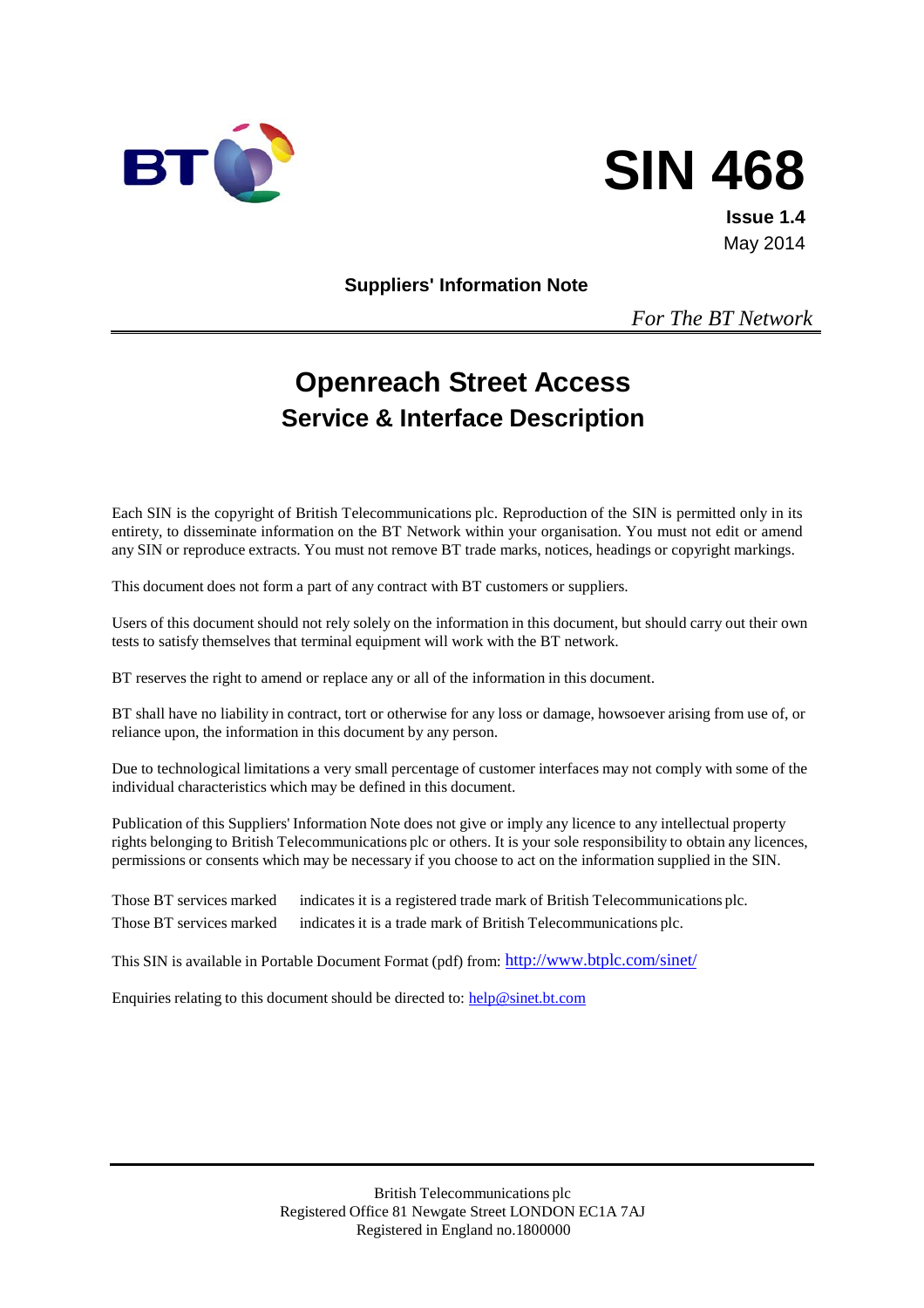## **CONTENTS**

| 1.                       |                                                                       |  |
|--------------------------|-----------------------------------------------------------------------|--|
| 2.                       |                                                                       |  |
| 2.1<br>2.2<br>2.3        |                                                                       |  |
| 3.                       |                                                                       |  |
| 3.1                      |                                                                       |  |
| 4.                       |                                                                       |  |
| 4.1                      |                                                                       |  |
| 5.                       |                                                                       |  |
| 6.                       |                                                                       |  |
| 6.1<br>6.2<br>6.3        |                                                                       |  |
| 7.                       |                                                                       |  |
| 7.1                      |                                                                       |  |
| 8.                       |                                                                       |  |
| 9.                       |                                                                       |  |
| 9.1<br>9.2<br>9.3<br>9.4 | 100MBIT/S SERVICE REMOTE NTE INPUT/OUTPUT POWER CONNECTORS DETAIL  11 |  |
| 10.                      |                                                                       |  |
| 11.                      |                                                                       |  |
| 12.                      |                                                                       |  |
| 13.                      |                                                                       |  |

#### **FIGURES**

| FIGURE 4. INPUT DC POWER CONNECTOR DETAIL (ALLOWITH THE CONDITIONAL CONDITIONS) 12 |  |
|------------------------------------------------------------------------------------|--|
|                                                                                    |  |
|                                                                                    |  |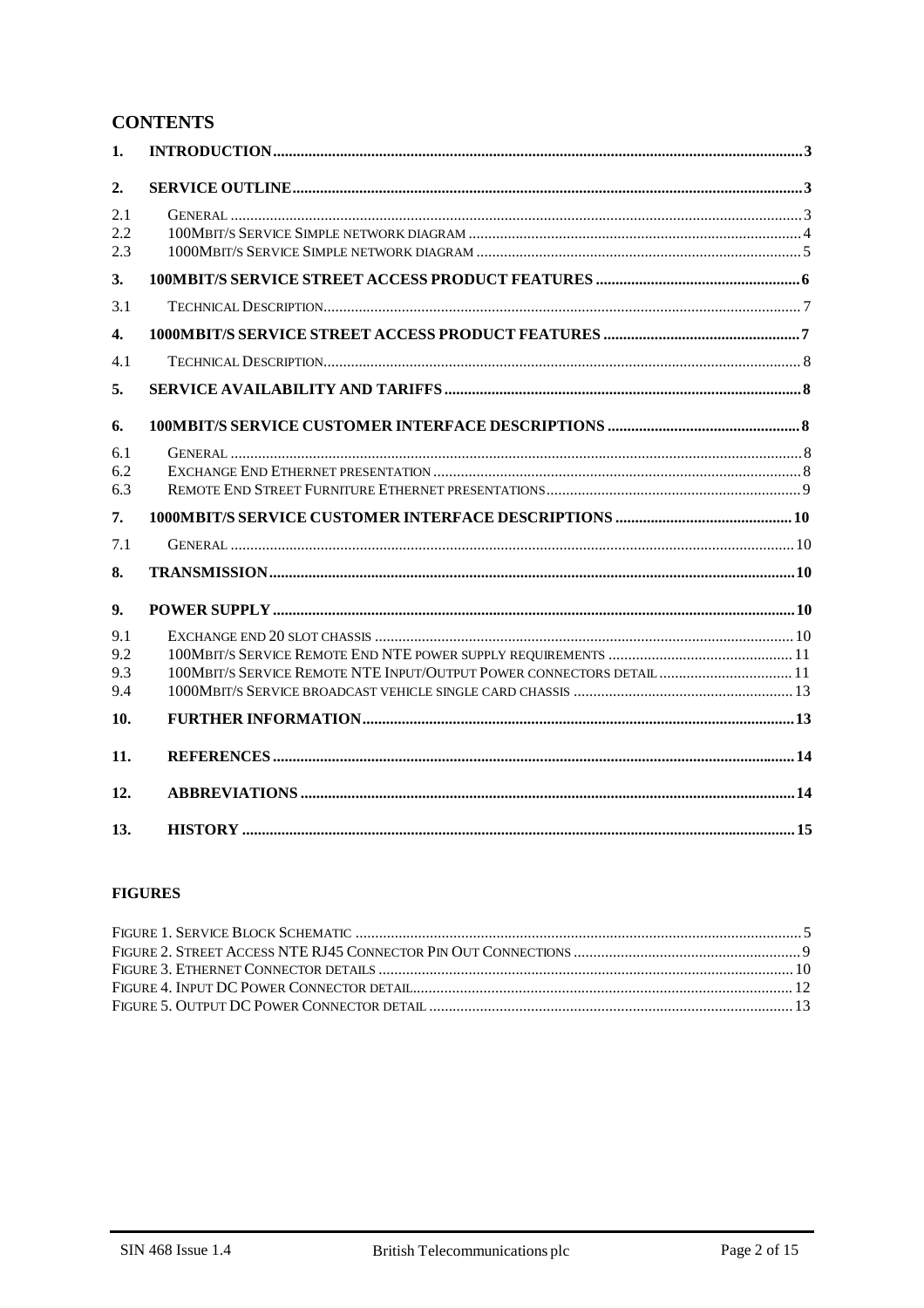## **1. Introduction**

This Suppliers Information Note (SIN) describes the interface provided with the Openreach Street Access Service. Also provided is some general information on the Street Access service and on some of the physical aspects of the NTE currently being deployed for new customer orders.

This 100Mbit/s version of the service is provided over the Openreach fibre access network. Openreach launched this service on 1<sup>st</sup> October 2007.

Street Access Services are high speed, point-to-point data circuits that are permanently connected and available 24 hours a day, 365 days per year. Street Access provides a secure link between a remote Street Furniture location and the Communications Provider's (CP's) network accommodation at a BT local serving exchange.

Any specific technology mentioned in this document is current as of today, however it may be subject to change in the future. Should the specification of the interface be changed, this will be notified by a new issue of this SIN. Openreach reserves the right to adapt technology to deliver Street Access as new developments are made. All services are delivered over an uncontended transmission path.

## **2. Service Outline**

## **2.1 General**

The 100Mbit/s Street Access product delivers fixed symmetrical 100Mbit/s Ethernet bandwidth from a BT local serving exchange to a ruggedised terminating unit which is housed in a remote Street Furniture location. The network fibre is permanently connected for the 100Mbit/s product.

The 1000Mbit/s Street Access product delivers fixed symmetrical 1000Mbit/s Ethernet Bandwidth from a BT local serving exchange to a Network Terminating Equipment (NTE) mounted in the customer's mobile vehicle. The 1000Mbit/s service is normally disconnected – network connectivity is made when the vehicle arrives at a site. The customer completes the network fibre connection between the NTE in the vehicle and the permanent fibre presentation in the on-site street cabinet. The customer disconnects the network fibre when finished. The same vehicle NTE may be connected up at different sites.

For the 100Mbit/s service, a Communications Provider (CP) can connect their active equipment to the NTE's Ethernet interface. For example low-powered radio transmitters can be connected to the NTE to create a wireless broadband network that offers the types of value-add services more commonly available at home or in the office. This service could also be used for other applications that are based on Ethernet technology, as per standard Ethernet technology, timing is not transported.

For the 1000Mbit/s service, a CP can connect their Ethernet equipment to the NTEs Ethernet interface, for example live transmission equipment. This service could also be used for other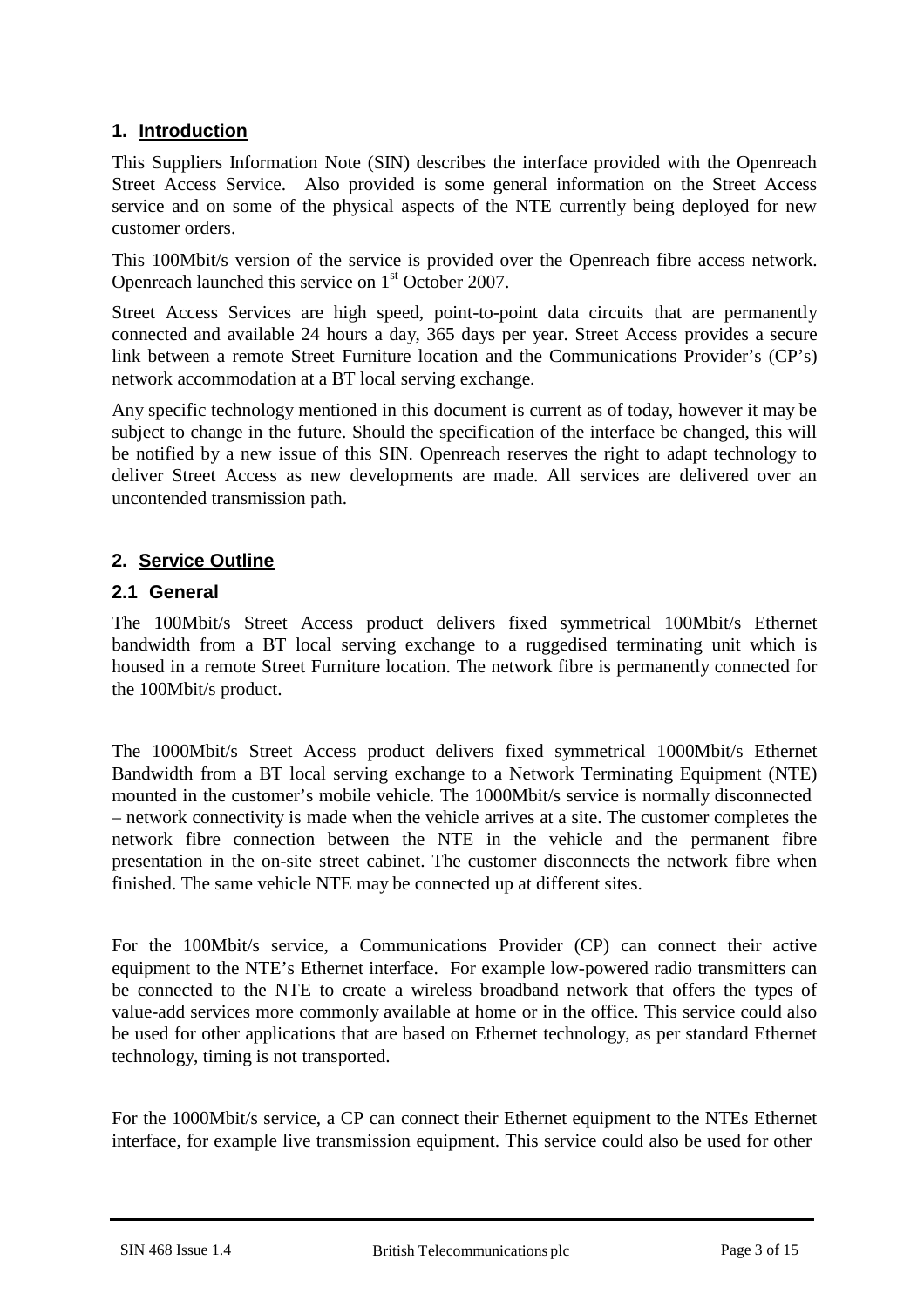applications that are based on Ethernet technology, as per standard Ethernet technology, timing is not transported.

For the 100Mbit/s service at the BT local serving exchange, up to a maximum of 20 individual Street Access services are terminated on a rack mounted media chassis within the Communications Providers area. This enables simple physical access to each service at the exchange end via a RJ-45 type connector (10/100BaseT). At the remote Street Furniture end the customer data interface is a 4 pin security connector, which provides added physical protection from tampering.

For the 1000Mbit/s service at the BT local serving exchange, up to a maximum of 10 individual Street Access services are terminated on a rack mounted media chassis within the Communications Providers area. This enables simple physical access to each service at the exchange end via a dual LC Multi-mode or Single mode fibre presentation. In the mobile vehicle, a dual LC Multi-mode or single mode fibre presentation is also used.

PLEASE NOTE: The 100Mbit/s service and the 1000Mbit/s service require separate media chassis termination in the serving exchange. Additional chassis can be installed as required to support the growth of an existing Street Access network.

An **Intermediate exchange** is the BT local serving exchange of the street furniture, if distant from the host BT local exchange for the service.

The **Main Link** will be required to provide a route via an intermediate exchange(s) to the host exchange. The maximum radial distance for a main link is 10Km.

A **Host exchange** is the exchange where the service(s) terminate within the CP accommodation.

**Access fibre and Incoming fibre cables** are the fibre(s) from street furniture (lamp posts or street cabinets) to the host BT exchange.

#### **2.2 100Mbit/s Service Simple network diagram**

The simplified diagram in Figure 1 shows how the components of the service are related.

Street Furniture.

Intermediate exchange.

Main Link.

Host exchange.

Access fibre and Incoming fibre cables.

These building blocks can be selected depending on the location of the host exchange which is where services terminate. The service is subject to the overall fibre route length being limited to 20 km (includes Main Link if required). If a main link is required to provide a route from the street furniture via an intermediate exchange(s) to the host exchange. The maximum radial distance for a main link is 10 km.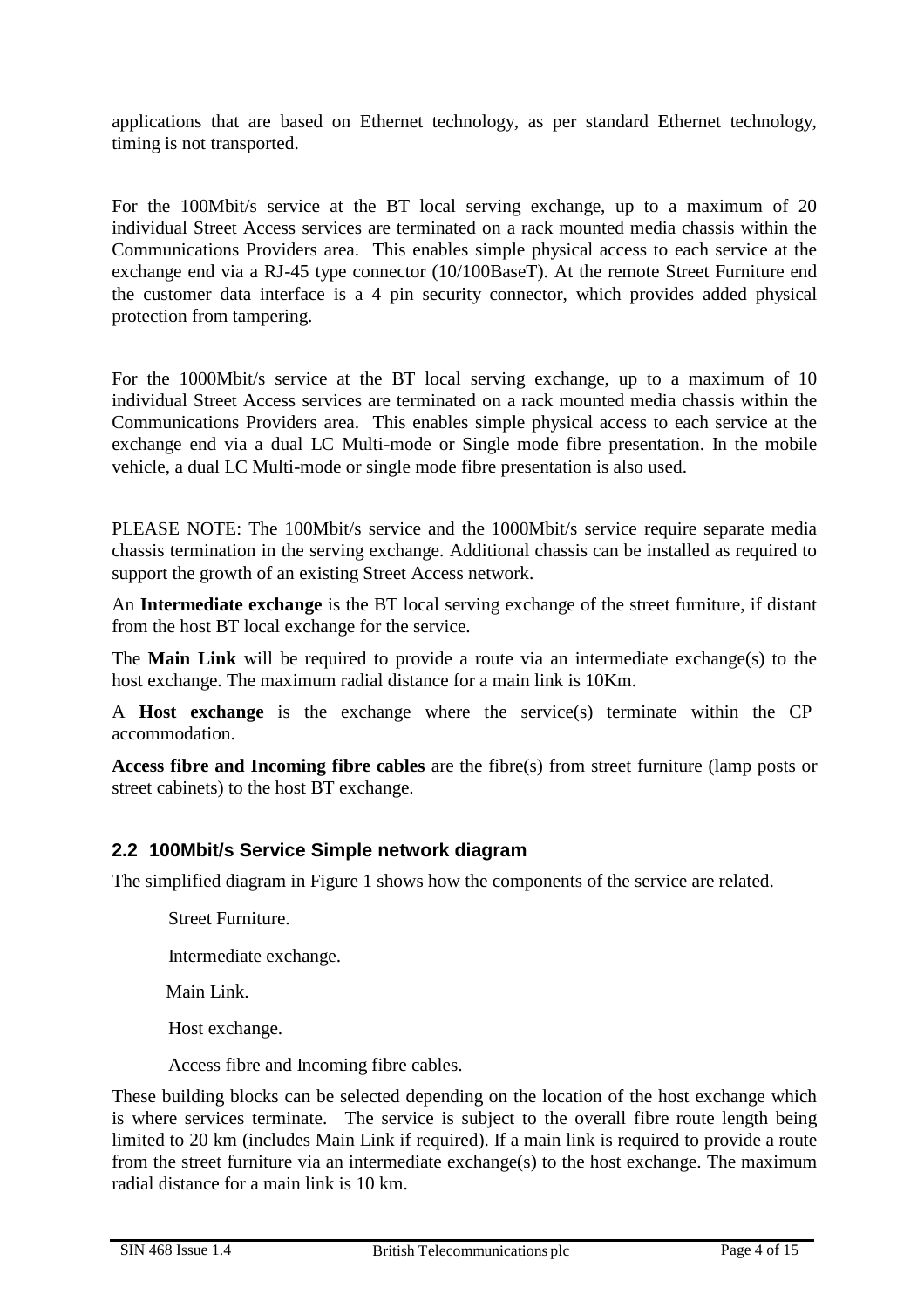Note: Fibre hand-over at an intermediate point is not permitted i.e. it must be terminated on Openreach equipment.



**Figure 1. Service Block Schematic for 100Mbit/s service**

## **2.3 1000Mbit/s Service Simple network diagram**

The simplified diagram in Figure 2 below shows how the components of the service are related.

 Street Furniture. Intermediate exchange. Main Link. Host exchange.

Mobile vehicle

The 1Gig Street Access product provides communication providers with a service to connect a vehicle mounted (and transportable) NTE device to a permanently available fibre connection installed in an on-site street cabinet, connected back to a BT exchange.

The service is subject to the overall fibre route length being limited to 60 km. The maximum radial distance for a main link is 30 km. The CP is responsible for providing the ruggedised Optical fibre patch lead (single fibre, single mode male FC/PC to male FC/PC) to connect the vehicle NTE to the onsite street cabinet.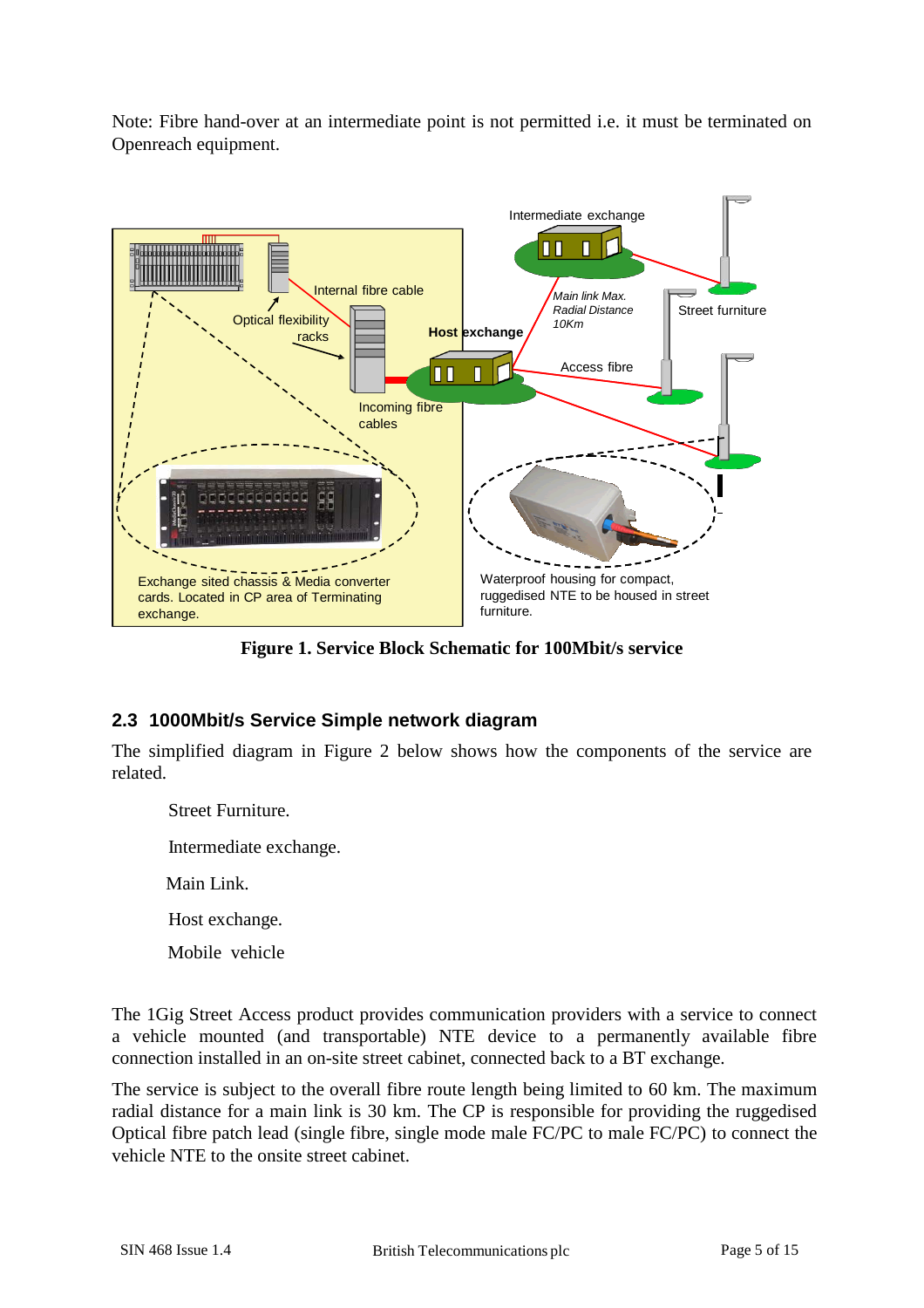Note: Fibre hand-over at an intermediate point is not permitted i.e. it must be terminated on Openreach NTE mounted in the mobile vehicle.

An outline of the service is shown below:-



**Figure 2. Service Block Schematic for 1000Mbit/s service**

**Note: An intermediate exchange may be used between serving exchange street cabinet in a similar fashion to 100Mbit/s service.**

## **3. 100Mbit/s Service Street Access Product features**

Key features of the Street Access service are:

100 Mbit/s Fast Ethernet interface 100 Base T (IEEE 802.3[1]) Optical fibre from street furniture to BT local serving exchange DC Powered NTE in street furniture Secure connectors at remote NTE for power and data Compact, rugged NTE design 20 km maximum route fibre distance 10 km maximum main link radial distance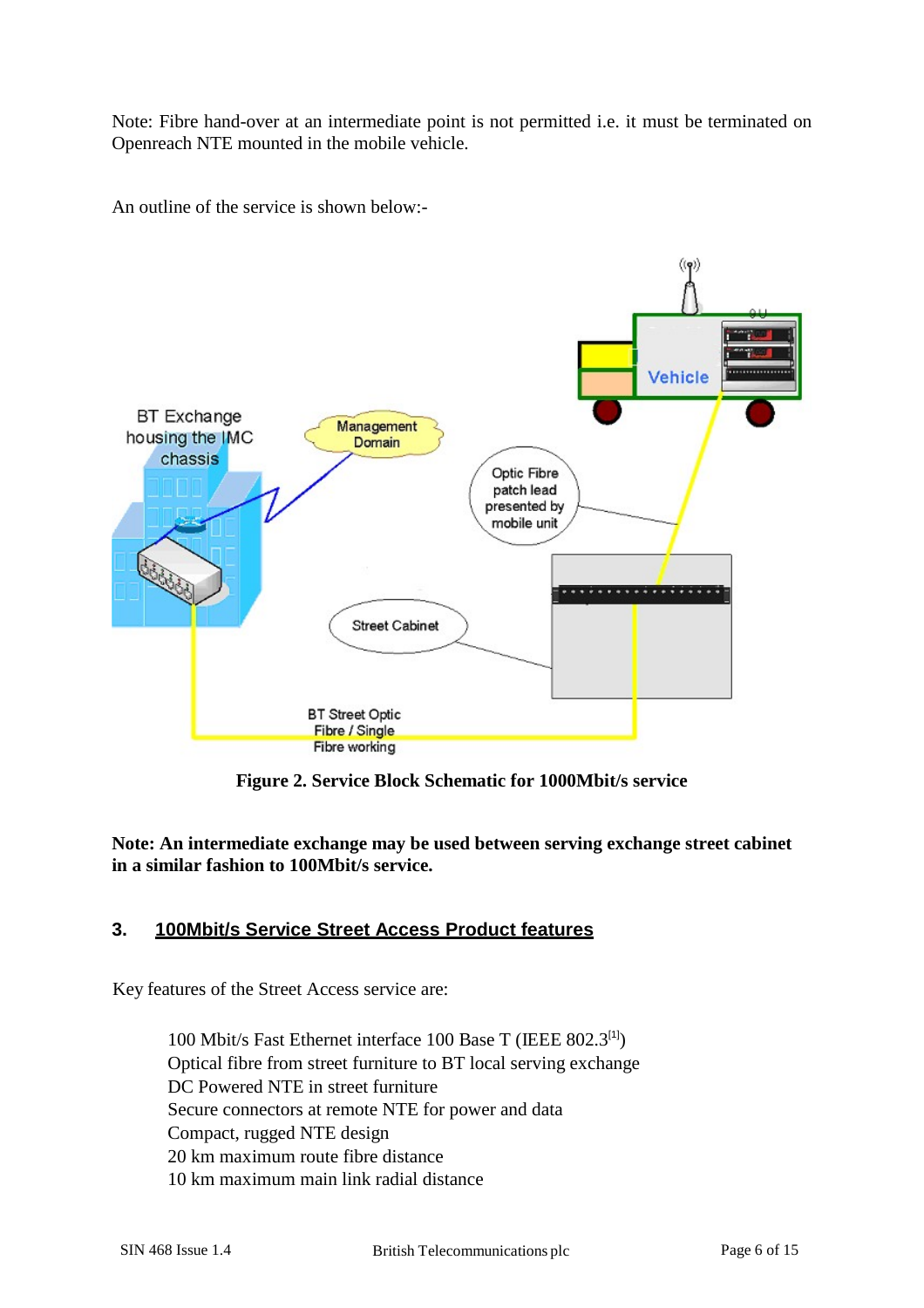No bandwidth usage limits

3 Units high, 20 slot ,19 inch chassis used in BT Exchange Typical installation will be 10 Units to cover fibre management, air flow and label requirements.

## **3.1 Technical Description**

The Full Duplex option is in accordance with IEEE 802.3. The NTE is configured by Openreach to the customer's requirements of Full Duplex at time of installation.

The Street Access NTE is capable of transmitting frame sizes from 64 bytes to a maximum of 1548 bytes. This is to maintain compatibility with a number of frame tagging formats, in particular VLAN tagging as specified in IEEE  $802.1^{[2]}$  with 1522 byte frame size.

*Note: The definition of frame lengths includes the 4 byte CRC but does not include any preamble.*

The Street Access NTE is offered with a Link Loss Forwarding feature (LLF). BT enables this Link Loss Forwarding feature on installation and it allows a link failure on the BT network to be indicated across the customer interface, so that suitably configured customers' equipment can detect such a network failure.

Autonegotiate is enabled at both ends of the 100Mbit's service.

The overall design of the customer network and the included Street Access circuit will need to be within the normal operating ranges and parameters of Ethernet to operate satisfactorily.

## **4. 1000Mbit/s Service Street Access Product features**

Key features of the Street Access service are:

1000 Mbit/s Fast Ethernet interface 1000 Base SX or LX (IEEE 802.3[1]) Optical fibre from on-site street cabinet to BT local serving exchange AC Powered NTE in vehicle Compact NTE design 60 km maximum route fibre distance 30 km maximum radial distance Bandwidth usage up to 99% 3 Units high, 10 slot service card (2 slots per card = 20 slot chassis),19 inch chassis used in BT Exchange Typical installation will be 12 Units to cover fibre management, air flow and label requirements. The customer must provide an FC/PC patch panel in the vehicle, with an FC/PC tail coming out of the back of the patch panel. The customer must provide the ruggedised cable to link from the vehicle patch panel to the street cabinet – a single mode, single fibre cable. This must have male FC/PC

 The 1000Mbit/s service includes the IEE 802.1d bridging functionality, which allows for the learning and filtering of traffic packets destined for those hosts connected at

connections at each end.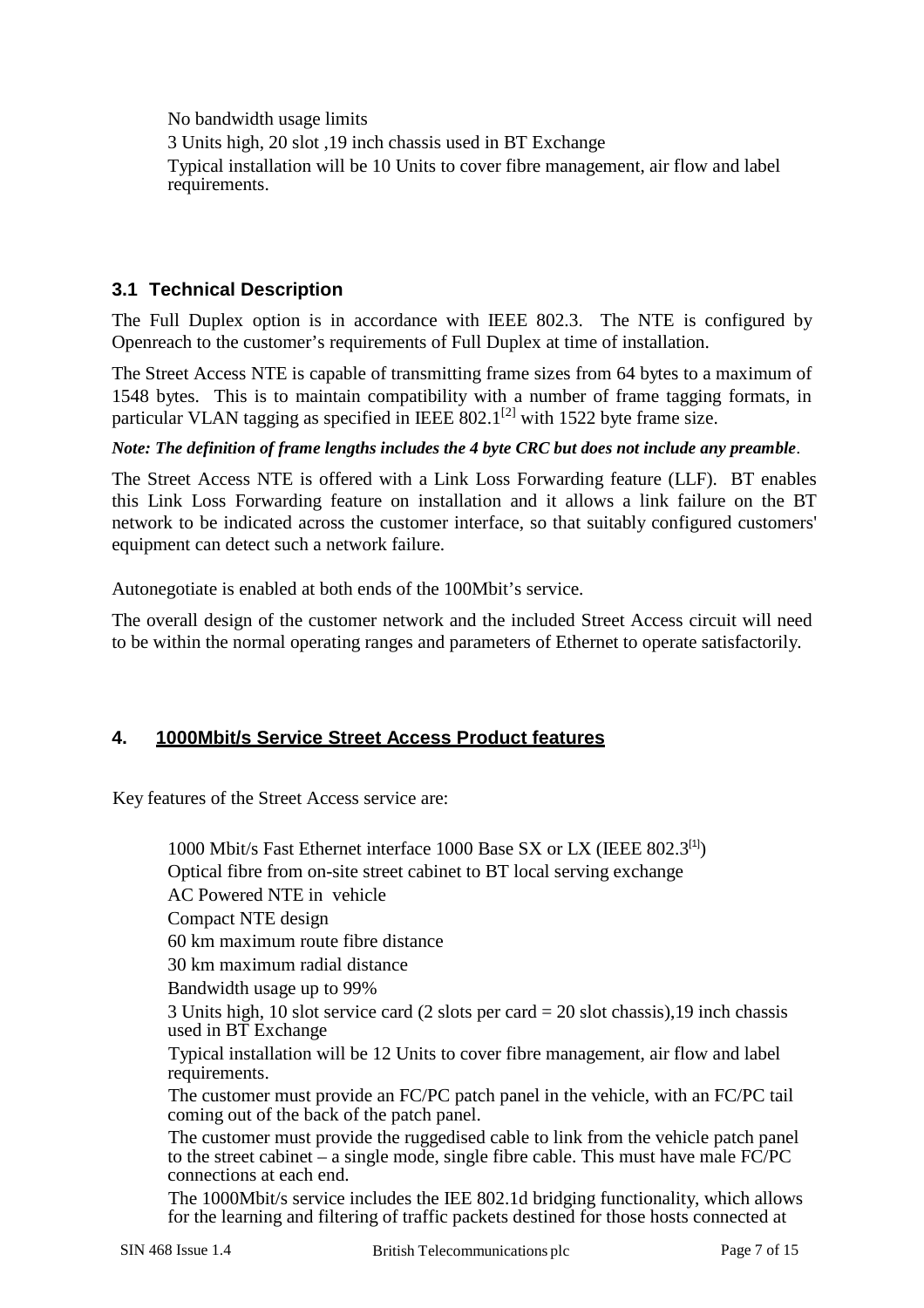the local end. Packets destined for the local end MAC addresses cannot be forwarded across the network fibre to the distant end and vice versa - after these MAC addresses have been learnt and until the system's Cache memory has been refreshed or a host has been disconnected.

## **4.1 Technical Description**

This service is provided in accordance with IEEE 802.3.

The Street Access NTE is capable of transmitting frame sizes from 64 bytes to a maximum of 1536 bytes. This is to maintain compatibility with a number of frame tagging formats, in particular VLAN tagging as specified in IEEE  $802.1^{[2]}$  with 1522 byte frame size.

*Note: The definition of frame lengths includes the 4 byte CRC but does not include any preamble.*

The 1000M Street Access service DOES NOT offer Link Loss Forwarding feature (LLF). Therefore, the customer interfaces will stay up even when the network fibre is disconnected.

## **5. Service Availability and Tariffs**

For further information on service availability and tariffs please contact:

Your company's Openreach CBM or BT Account manager.

 Pricing and Product information can be found at the Openreach web site [www.openreach.co.uk](http://www.openreach.co.uk/)

Contacts for further information can be found at<http://www.sinet.bt.com/sinet/Usefullinks/index.htm>

#### **6. 100Mbit/s Service Customer Interface Descriptions**

#### **6.1 General**

Fast Ethernet, or 100BaseT, is conventional Ethernet but faster, operating at 100 Mbit/s instead of 10Mbit/s. Fast Ethernet is based on the proven CSMA/CD Media Access Control (MAC) protocol and can use existing 10BaseT, Category 5 cabling. Data can move from 10 Mbit/s to 100 Mbit/s without protocol translation or changes to application and networking software.

#### **6.2 Exchange End Ethernet presentation**

The interface is the Network Termination Point (NTP), i.e. the point of connection on the Openreach Network Terminating Equipment (NTE) for connecting CPE or CP equipment.

The Interface consists of a RJ-45 type socket. The CP / customer provides the category 5 connecting cords between the NTE and their own equipment. The maximum cable length is 100 metres.

The RJ-45 type connector is as specified in the 100BaseT IEEE 802.3 specifications. Attention is drawn to the Intellectual Property Rights (IPRs) set out in the preface of this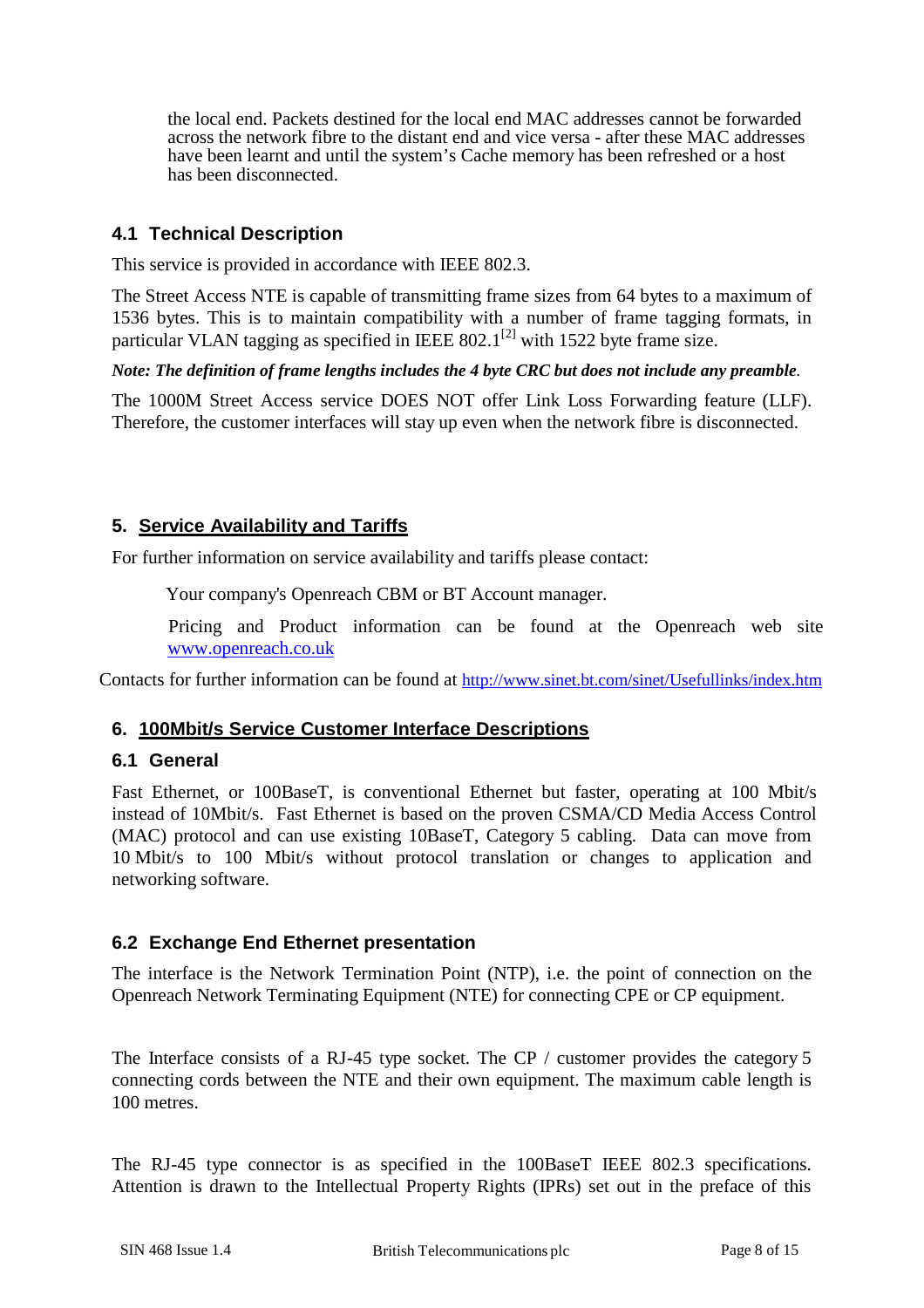agreed International standard. It is the responsibility of the supplier of CPE or CP equipment to ensure that they have the necessary rights from the owner of the IPR. The IPR owner has stated that they are willing to negotiate licences under reasonable and non-discriminatory terms and conditions with applicants throughout the world. The NTE connector socket pin outs are shown for information in Figure 3.



**Figure 3. Street Access NTE RJ45 Connector Pin Out Connections**

## **6.3 Remote End Street Furniture Ethernet presentations**

The NTE Ethernet cable is terminated on an ITT Mini Sure Seal (MSS) connector. These are available from available from ITT Cannon or from other suppliers:

[http://www.ittcannon.com/product.aspx?id=1104.](http://www.ittcannon.com/product.aspx?id=1104)

The table below details the pin outs.

| 4 way MSS Pin<br>(Female receptacle) | RJ45<br>Pin | Openreach NTE Output | <b>Customer Signal</b> |
|--------------------------------------|-------------|----------------------|------------------------|
| Socket 1                             |             | $TX+$                | $RX+$                  |
| Socket 2                             | ↑           | TX-                  | $RX -$                 |
| Pin <sub>3</sub>                     | 3           | $RX+$                | $TX+$                  |
| Pin 4                                | h           | $RX -$               | TX-                    |

Please note that autonegotiate may reverse the TX and RX signals.

The connector has the pins marked and the specific version is detailed in Figure 4.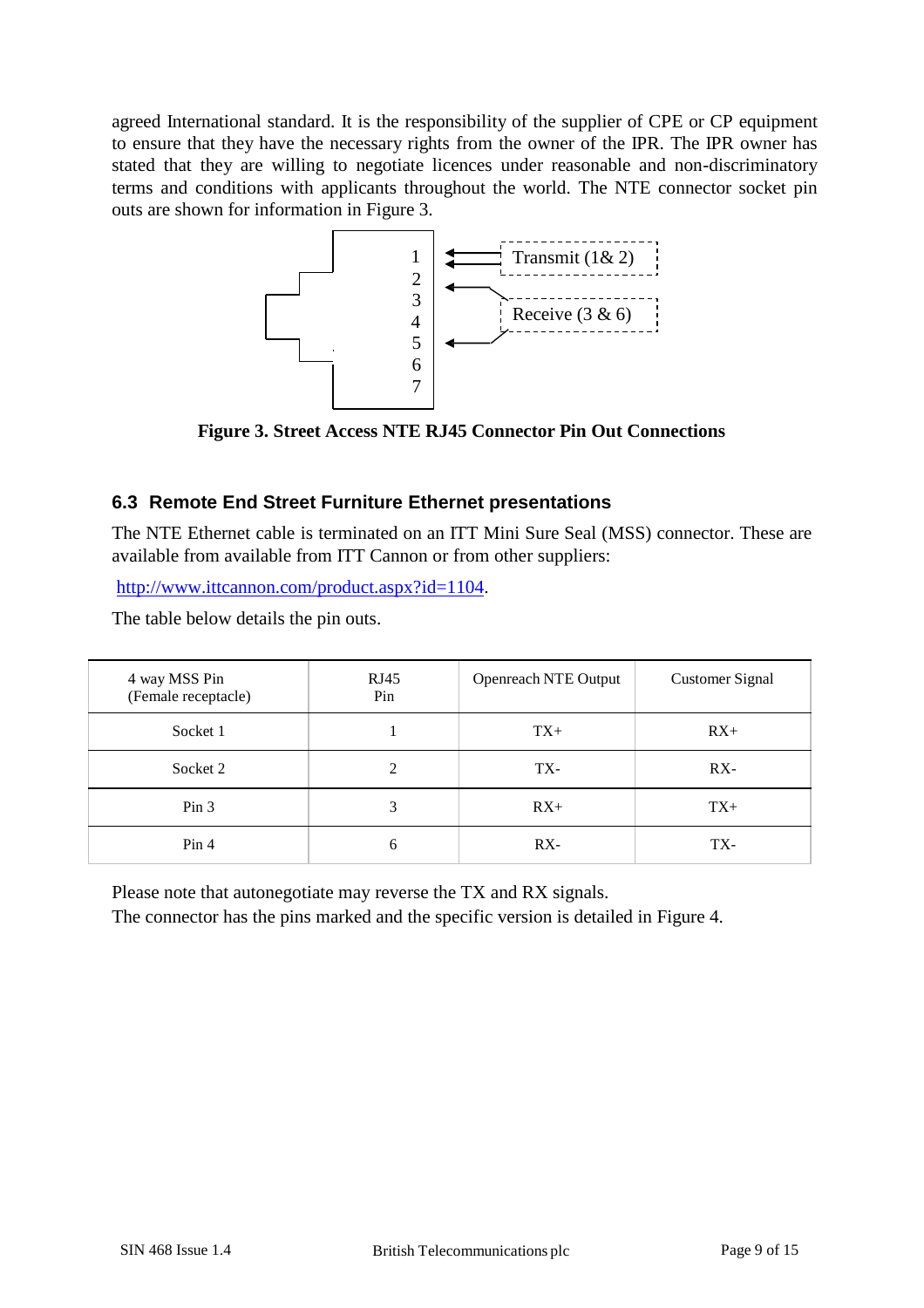

**Figure 4. Ethernet Connector details**

## **7. 1000Mbit/s Service Customer Interface Descriptions**

#### **7.1 General**

The presentation to the customer at the serving exchange and in the vehicle is 1000Base SX (multi-mode) or 10000Base LX (Single mode) dual LC connector type.

## **8. Transmission**

The NTEs are connected to the BT provided uncontended transmission path.

## **9. Power supply**

#### **9.1 Exchange end 20 slot chassis**

The 20 slot chassis is locally powered and will require the provision by the CP / customer of local mains 50 Hz AC supply, in the form of two standard 13 Amp power socket(s) for each 20 slot chassis provided. These should be within 2 metres of the NTE installation location. Connection between BT equipment and the power socket will be made using a standard IEC320 power lead fitted with a 13A plug.

The load presented by each power unit is:

AC Input Load:  $100 \text{ to} 240V \pm 10\% \sim 50/60 \text{ Hz}$ , 230 V = 5A

The consumption with a maximum number of 20 service cards provided will be no more than 1150 Watts per chassis.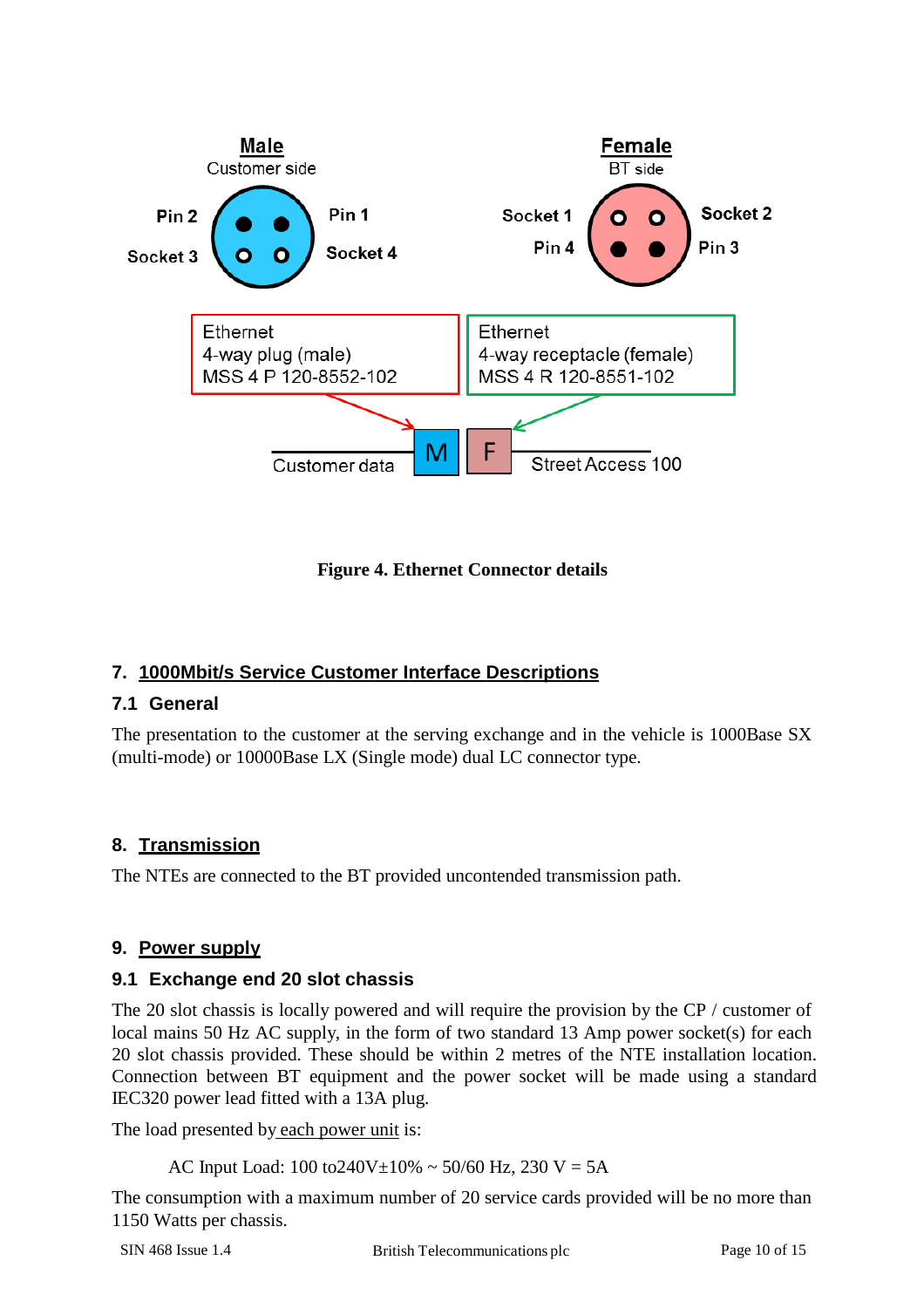In addition to the NTE and Chassis powering requirements two 50Hz AC mains supply 13amp sockets should also be provided in the rack , in close proximity to the chassis, One to power Openreach test equipment during both initial commissioning and subsequent maintenance support activities. The second to power the management router associated with the Chassis.

Openreach equipment can be installed on a permanent or a temporary AC power supply provided by the customer, however any subsequent alterations conducted in association with the temporary AC power supply are chargeable.

## **9.2 100Mbit/s Service Remote End NTE power supply requirements**

The remote NTE is DC powered only. The Communications Provider is responsible for the supply and maintenance of this power supply with the following specification:

 $+24Vdc$ 

 Maximum Street Access NTE Load: 40 Watt (see also 6.3 below for total power supply load)

Maximum Power: 60 Watt

EMI filtering: 47CFR, Part2, Part  $15^{[3]}$  and CISPR PUB, 22 Class  $A^{[4]}$ 

Protection: Over-voltage, over current and short circuit protection. Auto recovery.

UL310, Class  $2^{[5]}$  recognised

Convection cooled, IP 54 certified unit designed for a wet or damp environment.

#### **9.3 100Mbit/s Service Remote NTE Input/Output Power connectors detail**

**Power cable 24 volt DC Input to NTE**: Connects to the Power Supply on an ITT Mini Sure Seal (MSS) connector. These are available from available from ITT Cannon [\(http://www.ittcannon.com/product.aspx?id=1104](http://www.ittcannon.com/product.aspx?id=1104)

In the Mini-Sure Seal connector

Pin  $1 =$  brown  $= +ve$ 

Pin  $2 =$  blue  $=$  -ve

The pins are identified on the MSS connector body and the part numbers are detailed in the following: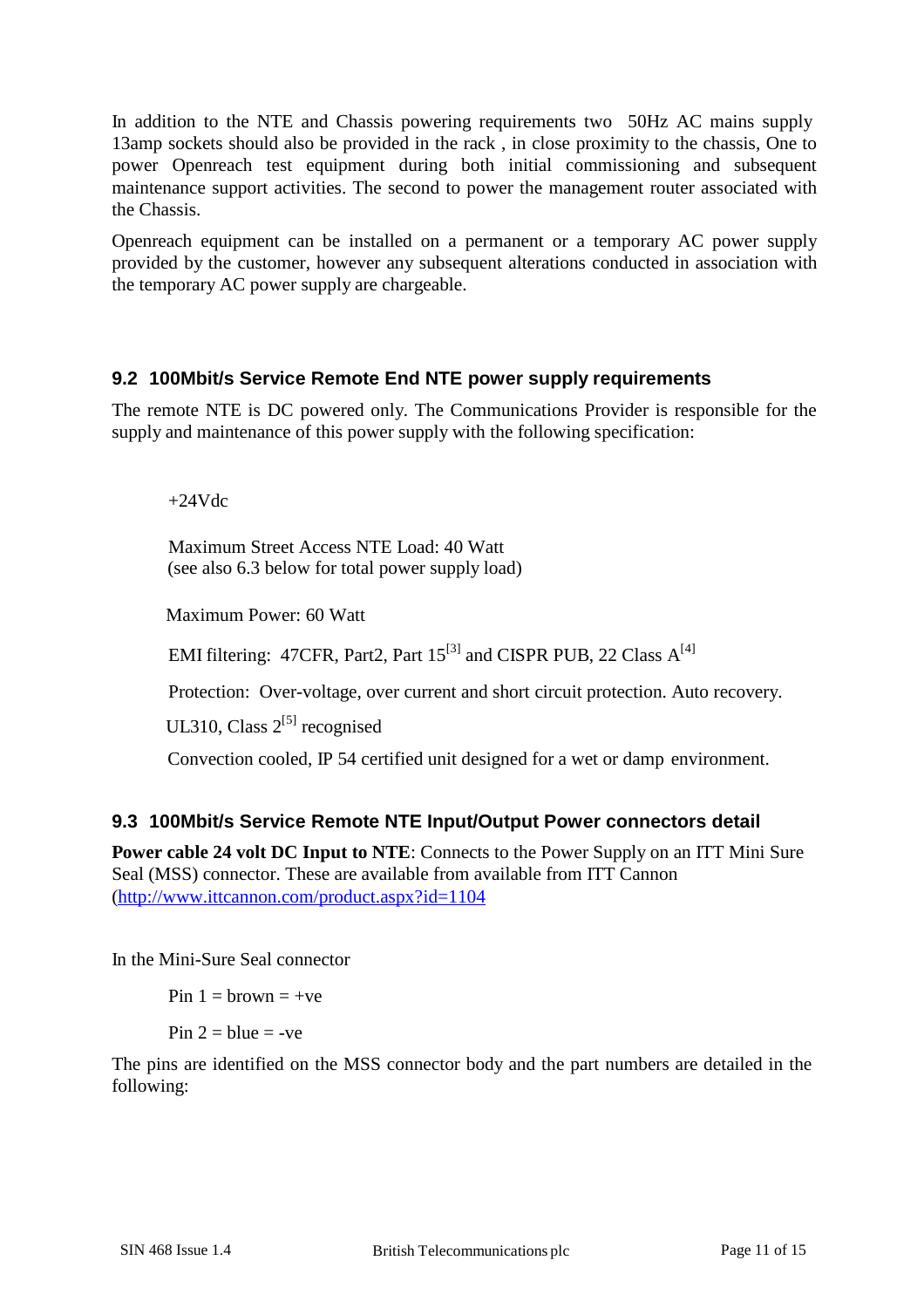

**Figure 5. Input DC Power Connector detail**

A capability is available for the NTE to also feed +24V DC to other equipment in the external accommodation. This is limited by the overall capability of the power supply used after the 40 Watts for the NTE is deducted. The pin out and connector details are contained below.

**Power cable 24 volt DC Output from NTE**: Connects to the Power Supply on an ITT Mini Sure Seal (MSS) connector. These are available from available from ITT Cannon [\(http://www.ittcannon.com/product.aspx?id=1104\)](http://www.ittcannon.com/product.aspx?id=1104)

Pin  $1 =$  brown  $= +ve$ 

Pin  $2 = blue = -ve$ 

The pins are identified on the MSS connector body and the part numbers are detailed in Figure 6.

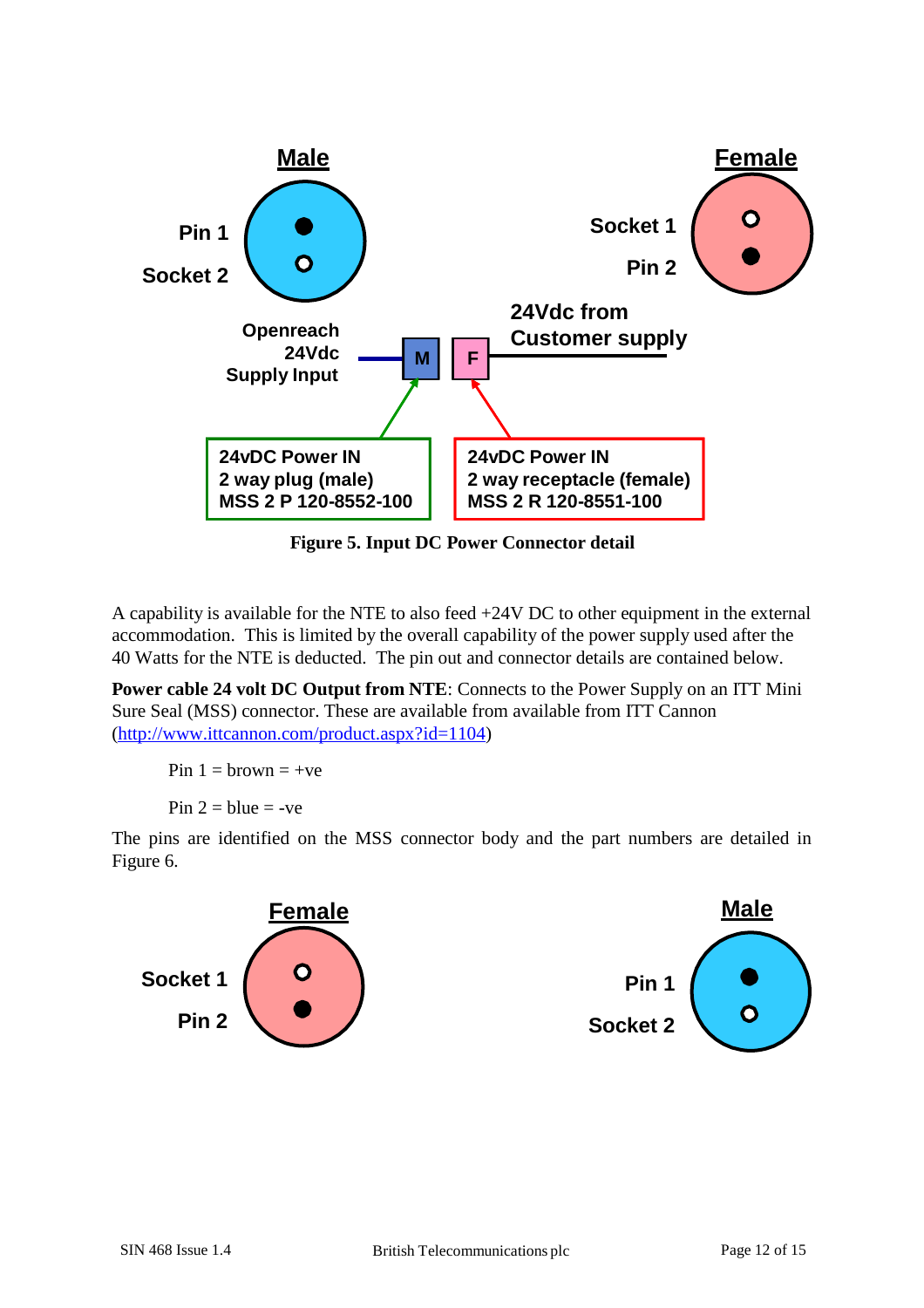

**Figure 6. Output DC Power Connector detail**

## **9.4 1000Mbit/s Service broadcast vehicle single card chassis**

The single card chassis is locally powered and will require the provision by the CP / customer of local mains 50 Hz AC supply, in the form of a single standard 13 Amp power socket(s) for each service provided. These should be within 2 metres of the NTE installation location. Connection between BT equipment and the power socket will be made using a standard IEC320 power lead.

The load presented by each power unit is:

AC Input Load:  $100 \text{ to} 240V \pm 10\% \sim 50/60 \text{ Hz}$ ,  $240 \text{ V} = 1 \text{A}$ 

The consumption will be no more than 240 Watts per single card chassis.

#### **10. Further Information**

For enquiries concerning connection availability between particular sites and for further 'sales and marketing' information on the Street Access service please contact your BT Account Manager or Openreach Sales Relationship manager.

See [http://www.openreach.co.uk](http://www.openreach.co.uk/)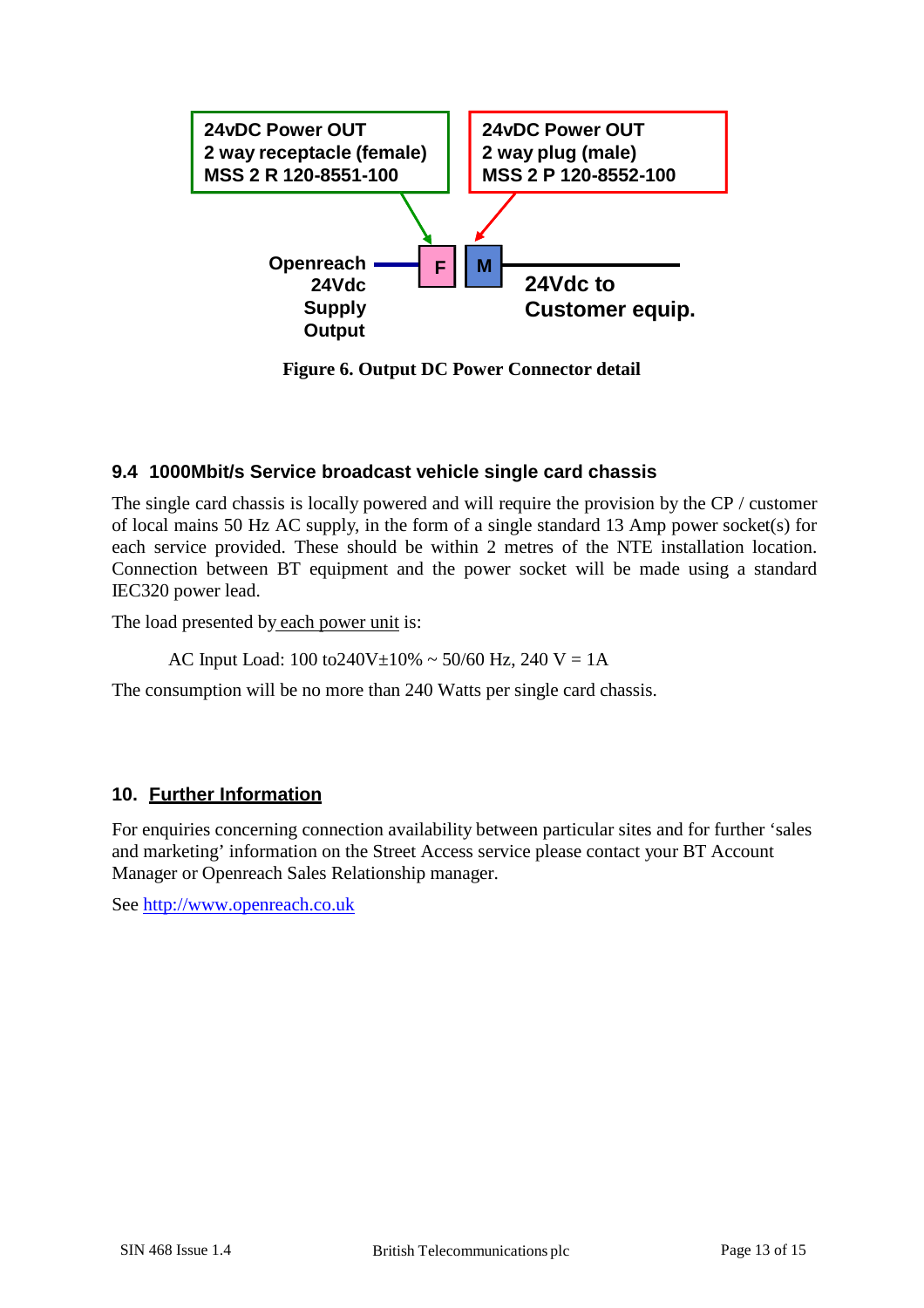# **11. References**

| $\lceil 1 \rceil$ | <b>IEEE 802.3</b> | LAN/MAN CSMA/CD Access Method                                                                                                               | 2005 |
|-------------------|-------------------|---------------------------------------------------------------------------------------------------------------------------------------------|------|
| [2]               | <b>IEEE 802.1</b> | LAN/MAN Bridging & Management                                                                                                               | 2005 |
| $\lceil 3 \rceil$ | 47CFR             | Code of Federal Regulations, Title 47 (47CFR). Part $2 \& 15$ ,                                                                             | 1998 |
| [4]               | <b>CISPR</b>      | Publication 22. "Limits and Methods of Measurements of Radio<br>Interference Characteristics of Information Technology Equipment,"<br>1985. | 1985 |
| $\lceil 5 \rceil$ | <b>UL310</b>      | Underwriters Laboratories Ltd UL310 Electrical Quick-Connect<br><b>Terminals</b>                                                            | 2005 |

IEEE Standards:

For further information or copies of referenced sources, please see document sources at [http://www.sinet.bt.com/docsources.htm.](http://www.sinet.bt.com/docsources.htm)

## **12. Abbreviations**

| <b>CBM</b>     | <b>Customer Business Manager</b>                                          |
|----------------|---------------------------------------------------------------------------|
| <b>CFR</b>     | Code of Federal Regulations                                               |
| <b>CISPR</b>   | <b>International Special Committee on Radio Interference</b>              |
| CP             | Communications Provider (Providers of Electronic Communications Services) |
| <b>CPE</b>     | <b>Customer Premises Equipment</b>                                        |
| <b>CRC</b>     | <b>Cyclic Redundancy Check</b>                                            |
| <b>CSMA/CD</b> | Carrier-Sense Multiple-Access / Collision Detect                          |
| <b>EMI</b>     | Electromagnetic Interference                                              |
| <b>IEEE</b>    | Institute of Electronic & Electrical Engineers                            |
| <b>IPR</b>     | <b>Intellectual Property Rights</b>                                       |
| LAN            | <b>Local Area Network</b>                                                 |
| <b>LLF</b>     | <b>Link Loss Forwarding</b>                                               |
| <b>MAC</b>     | <b>Medium Access Control</b>                                              |
| <b>MAN</b>     | Metropolitan Area Network                                                 |
| <b>NTE</b>     | <b>Network Terminating Equipment</b>                                      |
| <b>NTP</b>     | <b>Network Terminating Point</b>                                          |
| <b>RJ45</b>    | Registered Jack 45                                                        |